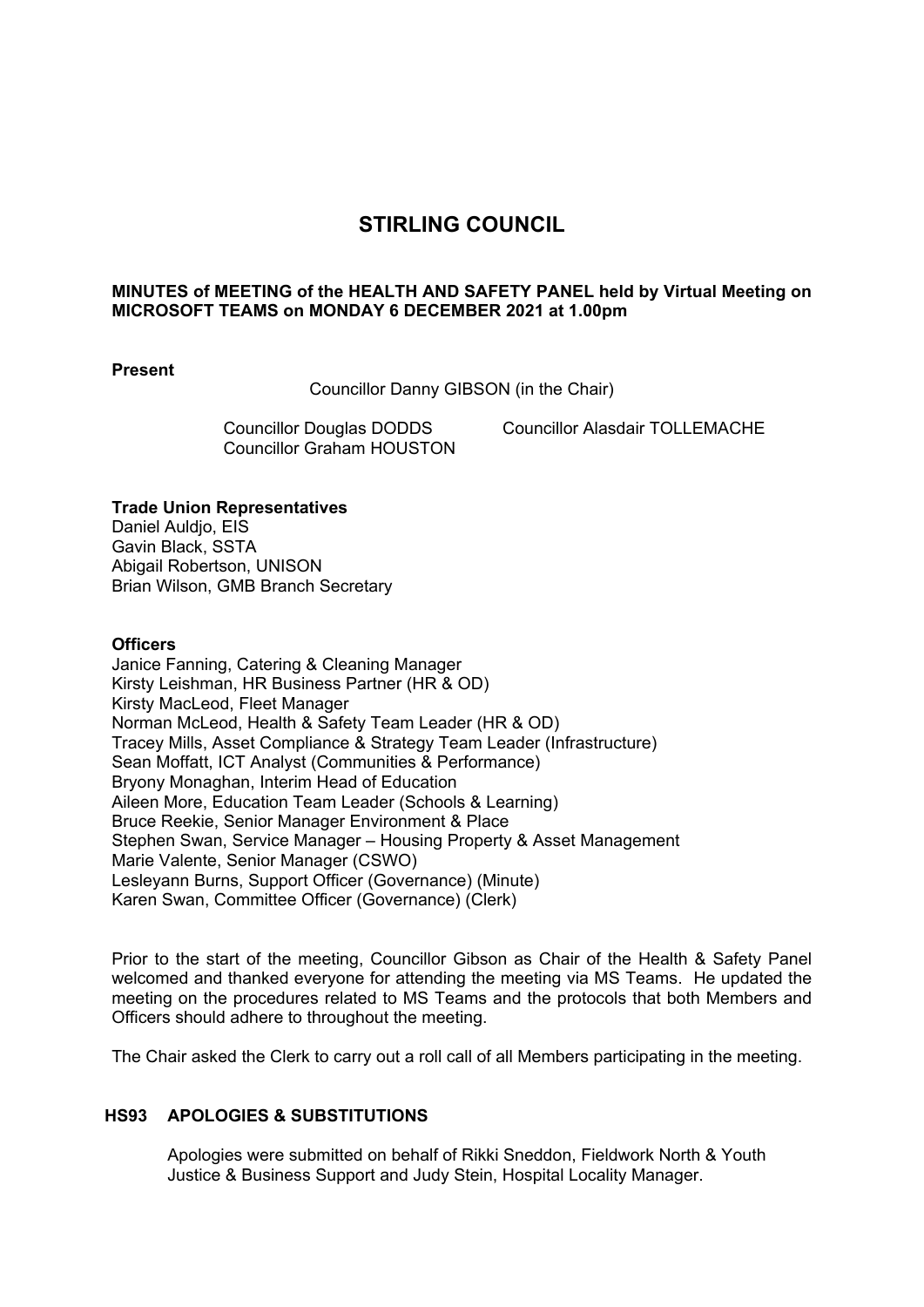#### **HS94 DECLARATIONS OF INTEREST**

Councillor Danny Gibson declared a non-financial interest as a member of GMB and confirmed he was content to remain and participate in the meeting.

#### **HS95 URGENT BUSINESS BROUGHT FORWARD BY THE CHAIR**

There were no items of urgent business.

#### **HS96 MINUTES – 6 SEPTEMBER 2021**

The Minutes of the Meeting of the Health and Safety Panel held on 6 September 2021 were submitted for approval.

#### **Decision**

The Minutes of the Meeting of the Health and Safety Panel held on 6 September 2021 were approved as an accurate record of proceedings with the following amendment: Trade Union Representatives – Gavin Black, SSTA – not Unison.

# **HS97 HEALTH & SAFETY UPDATE**

The report provided the Health & Safety Panel with an update of the Corporate and Services' progress since the last H&S Panel.

- 1. Update on latest position and requirements of task based H&S Risk Assessments and other associated assessments.
- 2. Update on latest Health & Safety Executive (HSE) and H&S Team COVID Secure Spot Check Visits to Council premises.
- 3. Update on Service H&S Improvement Plans in Services' Online MS Team Power App.
- 4. Update on the revised H&S Policy and new guidance document.
- 5. Update on Lone Working System Usage & Training status.
- 6. Update on Incidents Reported 01 Jan 2021 25 Oct 2021.
- 7. Update on new Safety Signage.

The Health & Safety Team Leader updated on the Corporate and Service progress stating that service level H&S Risk Assessments were making very good progress in review and upload on to SharePoint to date and Health & Safety continue to help, support and guide management teams working with services to ensure they manage and monitor their risk assessments as required. He clarified that no further spot checks had taken place by HSE since the last panel meeting although internal COVID spot checks were being carried out weekly by H&S Team with Trade Union representatives supporting on a number of these across varied premises to guide, support and check that all reasonable COVID controls and safety controls were being maintained, these will continue for the foreseeable future.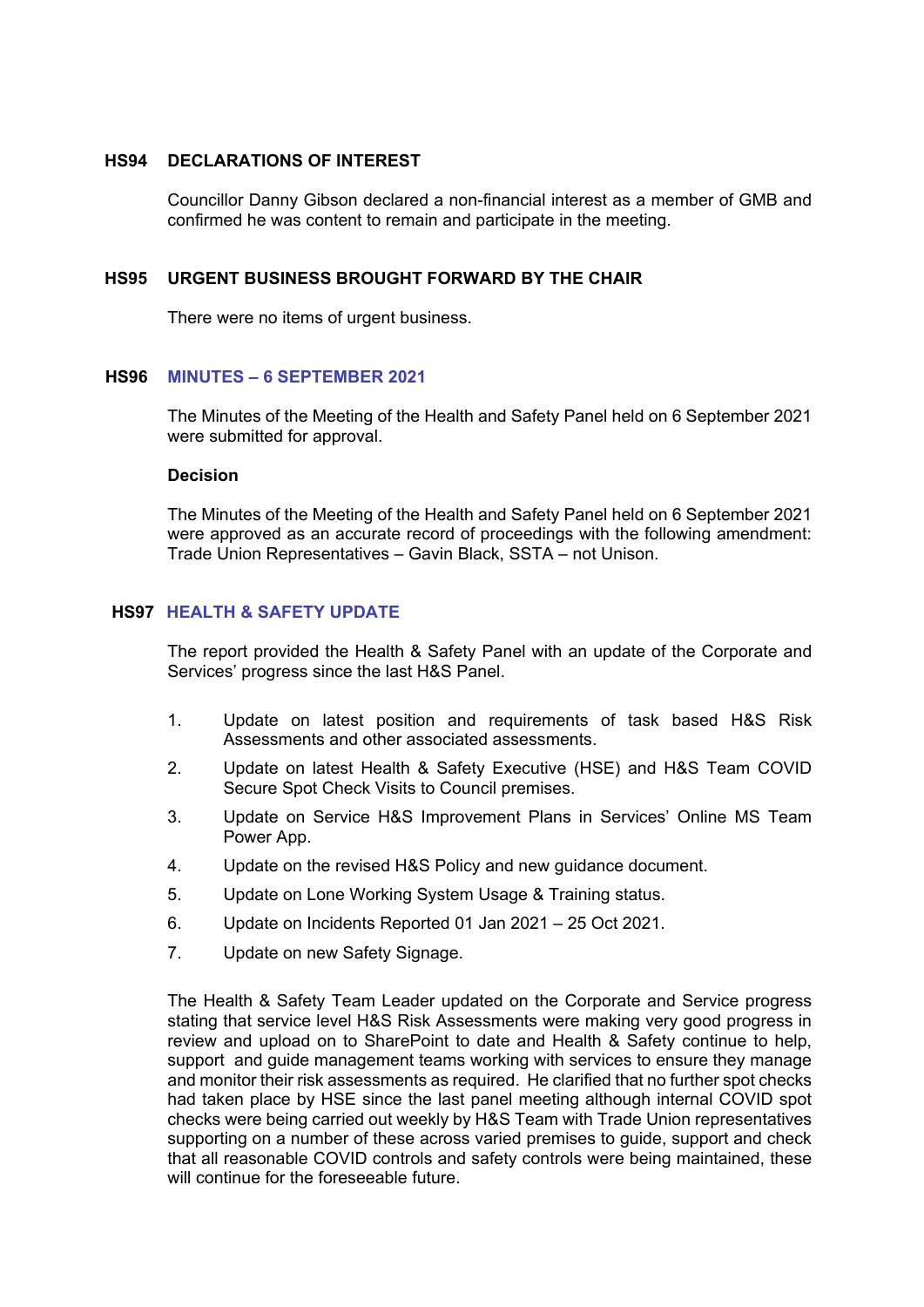It was confirmed that the Online MS Team Power App was now live and was doing well. The revised H&S Policy was approved at the Finance & Economy Committee on 25 November 2021, the policy would be backed up by new Management and Employee Guidance and tools in the form of a Toolbox/Safety Talk and PowerPoint presentation to provide service management teams with mechanisms to ensure employees are made aware and understand the H&S Policy requirements pertinent to them. This will be rolled out from February 2022.

An Elected Member asked the question on whether fire extinguishers were included in the spot checks and getting serviced, it was confirmed that they were. It was also asked if the Team Leader was confident with the resource arrangements that were in place when employees moved their place of work, he reported that work was done closely with service teams and that if there was any gaps assurances were given that they were followed up by service line managers with support from H&S where required.

A Union Member raised the issue that schools could not access risk assessments as they use Glow and SharePoint was not available to them. The Education Team Leader assured that these were getting set up on Glow, testing would be done then it would go live. The risk assessments would be generic to allow schools to share good practice.

It was raised that schools did not have access to improvement plans, the Health & Safety Team Leader confirmed that he would take steps so identified Trade Union members could access service area plans on the MS Team Powerapp to monitor and offer input in to the management of the Improvement Plans by those services . **ACTION – Norman McLeod.** 

An Elected Member examined whether all of the Trade Unions had access to Reporting System, it was confirmed that they would be added. **ACTION – Norman McLeod.**

### **Decision**

The Health and Safety Panel agreed to:

- 1. note that service level H&S Risk Assessments and other associated general service H&S assessments were revised, completed and uploaded to SharePoint by November/December 2021 (Paragraphs 2.1-2.8 within the submitted report);
- 2. note the latest HSE and H&S Team Internal COVID Secure Spot Checks (Paragraphs 2.9-2.18 within the submitted report);
- 3. note that H&S Improvement Plans form part of Service Improvement Plans and that Red, Amber and Green (RAG) reports would be presented to the Operational Governance Board from November 2021 on a quarterly basis for the foreseeable future (Paragraphs 2.19-2.21 within the submitted report);
- 4. note the ongoing development and implementation of the revised H&S Policy and specific guidance document (Paragraphs 2.22-2.24 within the submitted report);
- 5. note that all services use the Lone Working system as set out in approved internal guidance, complete any outstanding Lone Working Device specific training facilitated by H&S Team by 17 December 2021 and continually improve system usage (Paragraphs 2.25-2.28 within the submitted report);
- 6. note the Health & Safety Incident report summary for the period 01 Jan 2021 to 25 Oct 2021. (Paragraphs 2.29-2.35 within the submitted report); and